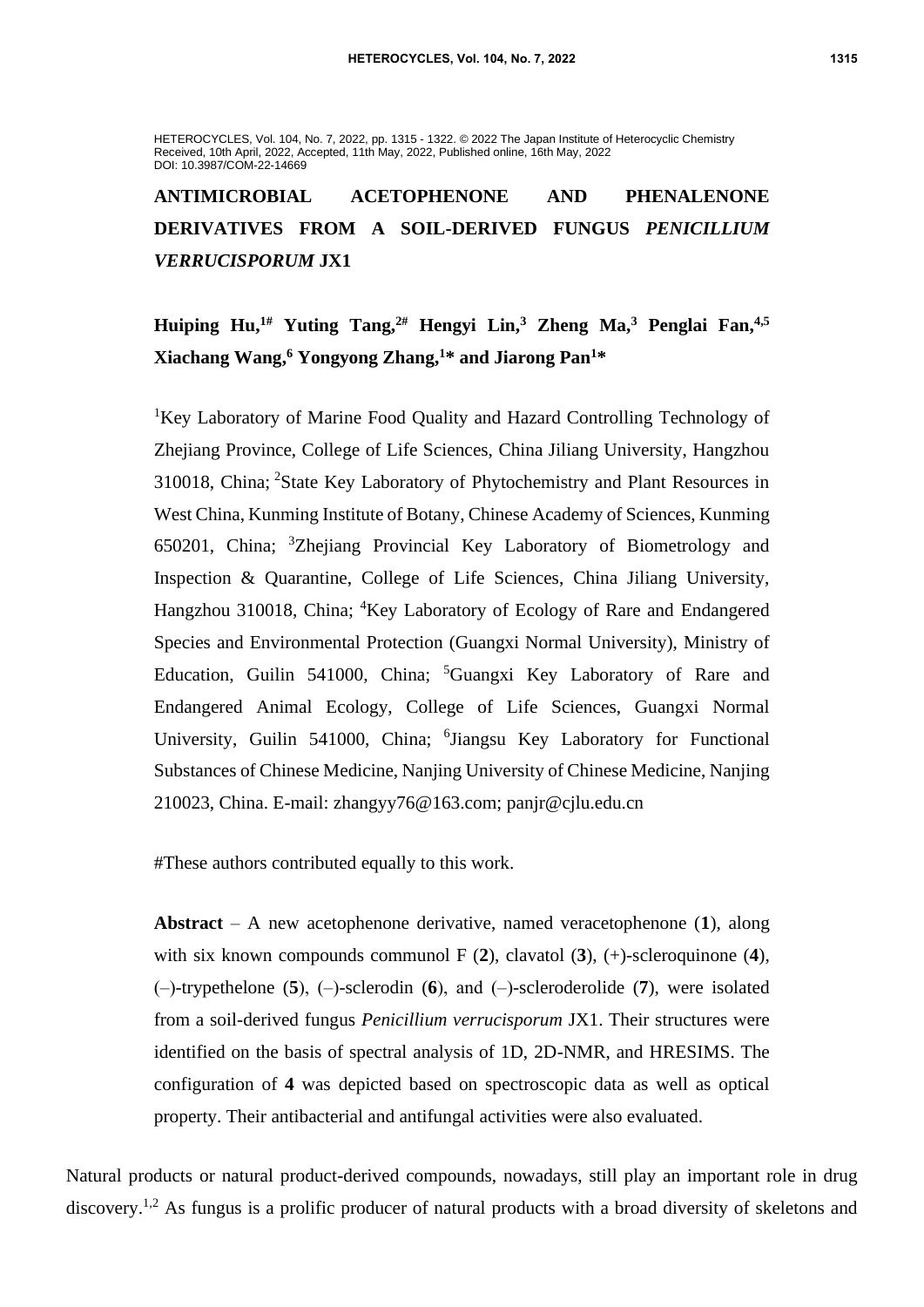bioactivities, many attentions were refocused on it after the finding and activation of biosynthetic gene clusters in fungal genome.3,4 During our ongoing investigation of active scaffolds, a soil-derived fungus, *Penicillium verrucisporum* JX1, attracted our attention owing to its antimicrobial activity during the preliminary screening tests. In order to discover the bioactive constituents, a scale-up fermentation (12 L) of strain JX1 was performed, followed by extraction and separation, to yield a new acetophenone derivative (**1**), together with two known acetophenone derivatives communol F (**2**) and clavatol (**3**) as well as four known phenalenone derivatives  $(+)$ -scleroquinone  $(4)$ ,  $(-)$ -trypethelone  $(5)$ ,  $(-)$ -sclerodin  $(6)$ , and  $(-)$ scleroderolide (**7**) (Figure 1). Antimicrobial bioassays indicated their potential antibacterial and antifungal activities, which were coincident with the literature.<sup>5</sup> This study also highlights the first reported antifungal activity of communol  $F^6$  (2) and antimicrobial activity of  $(+)$ -scleroquinone (4). In this paper, the isolation, structural identification, and biological tests of these compounds were described.



**Figure 1.** Chemical structures of compounds **1-7**

Compound 1 had the molecular formula of  $C_{13}H_{18}O_4$  on the basis of the HRESIMS data at  $m/z$  237.1131 [M - H] (calcd for 237.1121,  $C_{13}H_{17}O_4$ ). The <sup>13</sup>C and <sup>1</sup>H NMR data (Table 1) of 1 were very similar with those of clavatol (3), with the presence of the additional signals for an oxygenated methine ( $\delta$ c 65.5/ $\delta$ H 3.51) and two methylenes ( $\delta$ C 37.8/ $\delta$ H 1.48 and  $\delta$ C 18.8/ $\delta$ H 2.54, 2.63) in 1 based on the analysis of <sup>1</sup>H, <sup>13</sup>C NMR and HSQC spectra. Further investigations on the 2D NMR spectra, including the COSY cross peaks of H<sub>2</sub>-9 ( $\delta$ <sub>H</sub> 2.54, 2.63)/H<sub>2</sub>-10 ( $\delta$ <sub>H</sub> 1.48), H<sub>2</sub>-10/H-11 ( $\delta$ <sub>H</sub> 3.51), and H-11/H<sub>3</sub>-12 ( $\delta$ <sub>H</sub> 1.06), and the HMBC correlations of H<sub>2</sub>-9, H<sub>2</sub>-10 and H<sub>3</sub>-12 with C-11 ( $\delta$ <sub>C</sub> 65.5), H<sub>3</sub>-12, H-11, and H<sub>2</sub>-9 with C-10 ( $\delta$ <sub>C</sub> 37.8), as well as H-11 and H<sub>2</sub>-10 with C-9 ( $\delta$ <sub>C</sub> 18.8), suggested a 3-hydroxybutyl substituent in 1 (Figure 2). And it was connected to C-5 ( $\delta$ <sub>C</sub> 114.7) based on HMBC correlations from H<sub>2</sub>-9 and H<sub>2</sub>-10 to C-5. A downfield hydroxyl group ( $\delta$ H 12.99) correlated with C-3 ( $\delta$ c 111.3), C-4 ( $\delta$ c 160.7), and C-5 in HMBC spectrum was thereby determined to be attached at C-4. Similarly, a methyl group ( $\delta$ c 16.3/ $\delta$ <sub>H</sub> 2.10) was deduced to be sited at C-7 ( $\delta_c$  116.5) based on its HMBC correlations with C-7, C-8 ( $\delta_c$  130.3). The unassigned carbon signal ( $\delta$ <sub>C</sub> 162.8) was confirmed as C-6 by HMBC correlation with H-8 ( $\delta$ <sub>H</sub> 7.48). H-8 was correlated with C-2 ( $\delta$ <sub>C</sub> 202.1), C-13 ( $\delta$ <sub>C</sub> 16.3), and C-4 as well. It was apparent that the ketone group [a keto ( $\delta$ <sub>C</sub> 202.1)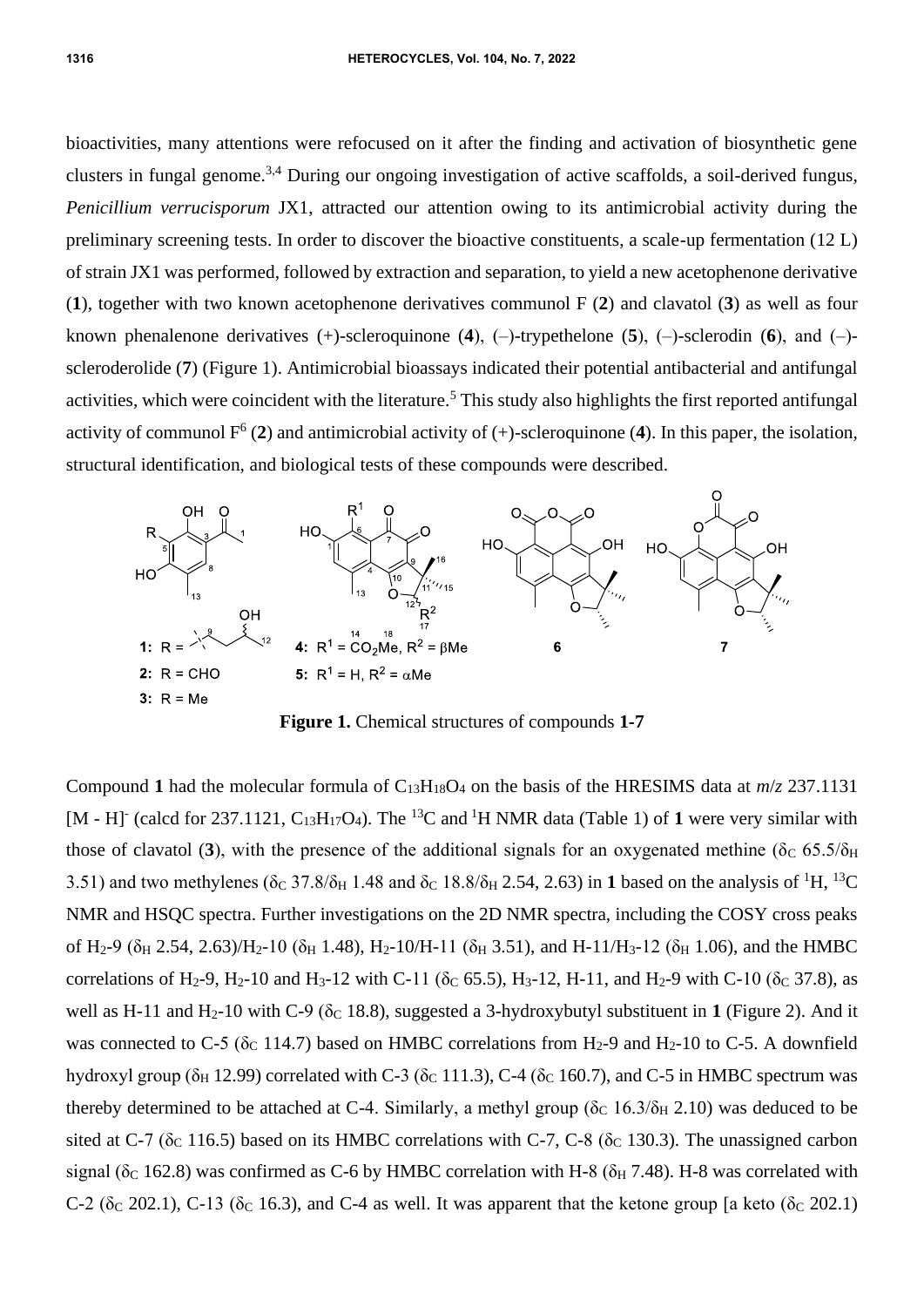and a methyl group ( $\delta$ C 26.0/ $\delta$ H 2.49)] was linked to C-3 according to the HMBC correlations of H<sub>3</sub>-1 ( $\delta$ H 2.49) with C-2 and C-3. Hence, the structure of compound **1** was elucidated and named as veracetophenone (Figure 1).

| Positio        | $1^{a)}$         |                 |                                          | $\overline{\mathbf{4}}$ |               |                                              |                                              |
|----------------|------------------|-----------------|------------------------------------------|-------------------------|---------------|----------------------------------------------|----------------------------------------------|
| n              | $\delta_{\rm C}$ | type            | $\delta_{\rm H}$ (mult., <i>J</i> in Hz) | $\delta c^{b)}$         | type          | $\delta_{\rm H}^{\rm b}$ (mult., J in<br>Hz) | $\delta_{\rm H}^{\rm c}$ (mult., J in<br>Hz) |
| $\mathbf{1}$   | 26.0             | Me              | 2.49(s)                                  | 163.2                   | $\mathcal{C}$ |                                              |                                              |
| $\mathbf{2}$   | 202.1            | $\mathsf{C}$    |                                          | 126.0                   | <b>CH</b>     | 6.82(s)                                      | 6.97(s)                                      |
| 3              | 111.3            | $\mathsf{C}$    |                                          | 143.5                   | $\mathbf C$   |                                              |                                              |
| $\overline{4}$ | 160.7            | $\mathbf C$     |                                          | 115.2                   | $\mathcal{C}$ |                                              |                                              |
| 5              | 114.7            | $\mathsf{C}$    |                                          | 131.8                   | $\mathcal{C}$ |                                              |                                              |
| 6              | $162.8^{d}$      | $\mathsf{C}$    |                                          | 126.6                   | $\mathcal{C}$ |                                              |                                              |
| 7              | 116.5            | $\mathbf C$     |                                          | 184.1                   | $\mathcal{C}$ |                                              |                                              |
| $8\,$          | 130.3            | <b>CH</b>       | 7.48 $(s)$                               | 175.4                   | $\mathcal{C}$ |                                              |                                              |
| 9              | 18.8             | CH <sub>2</sub> | $2.54$ (m); $2.63$ (m)                   | 122.1                   | $\mathcal{C}$ |                                              |                                              |
| 10             | 37.8             | CH <sub>2</sub> | $1.48$ (m)                               | 175.6                   | $\mathcal{C}$ |                                              |                                              |
| 11             | 65.5             | <b>CH</b>       | $3.51$ (m)                               | 43.8                    | $\mathcal{C}$ |                                              |                                              |
| 12             | 23.3             | Me              | $1.06$ (d, 6.1)                          | 94.4                    | <b>CH</b>     | $4.72$ (q, 6.6)                              | $4.63$ (q, 6.7)                              |
| 13             | 16.3             | Me              | 2.10(s)                                  | 22.7                    | Me            | 2.54(s)                                      | 2.58(s)                                      |
| 14             |                  |                 |                                          | 170.6                   | $\mathsf{C}$  |                                              |                                              |
| 15             |                  |                 |                                          | 20.5                    | Me            | 1.23(s)                                      | 1.25(s)                                      |
| 16             |                  |                 |                                          | 25.9                    | Me            | 1.40(s)                                      | 1.42(s)                                      |
| 17             |                  |                 |                                          | 14.9                    | Me            | $1.48$ (d, 6.7)                              | $1.44$ (d, 6.6)                              |
| 18             |                  |                 |                                          | 53.1                    | Me            | 3.90(s)                                      | 3.87(s)                                      |
| <b>OH</b>      |                  |                 | 12.99(s)                                 |                         |               |                                              |                                              |

**Table 1.** <sup>13</sup>C and <sup>1</sup>H NMR spectroscopic data of compounds **1** and **4**

a) Measured in DMSO- $d_6$  at 125 MHz (<sup>13</sup>C) and 500 MHz (<sup>1</sup>H); b) Measured in CD<sub>3</sub>OD at 200 MHz (<sup>13</sup>C) and 800 MHz ( ${}^{1}$ H); c) Measured in CDCl<sub>3</sub> at 500 MHz ( ${}^{1}$ H); d) deduced by HMBC correlations

Compound 4 displayed a quasimolecular ion at  $m/z$  353.0993  $[M + Na]^+$  (calcd for 353.0996, C<sub>18</sub>H<sub>18</sub>O<sub>6</sub>Na) in the HRESIMS, consistent with the molecular formula  $C_{18}H_{18}O_6$ . Analysis of 1D, 2D NMR (Figure 2) as well as HRESIMS and EIMS spectra of compound **4** helped to determine the structure as scleroquinone, 7 whose carbon data and optical value were not reported yet. Hence, the carbon chemical shifts of compound **4** were assigned for the first time (Table 1). The stereochemistry at C-12 could be deduced as *R*configuration on the basis of its optical value of  $+ 156.5$ , due to the right rotation of such frameworks was in *R*-configuration and *vice versa*. 8-13 The configuration of compound **4** was thus depicted and named as (+)-scleroquinone (Figure 1).

Five other known compounds were identified as communol F  $(2)$ , <sup>6</sup> clavatol  $(3)$ , <sup>14</sup> (-)-trypethelone  $(5)$ , <sup>12</sup>  $(-)$ -sclerodin  $(6)$ ,<sup>15</sup> and  $(-)$ -scleroderolide  $(7)$ ,<sup>13</sup> respectively, by comparison with MS and NMR data reported in the literatures.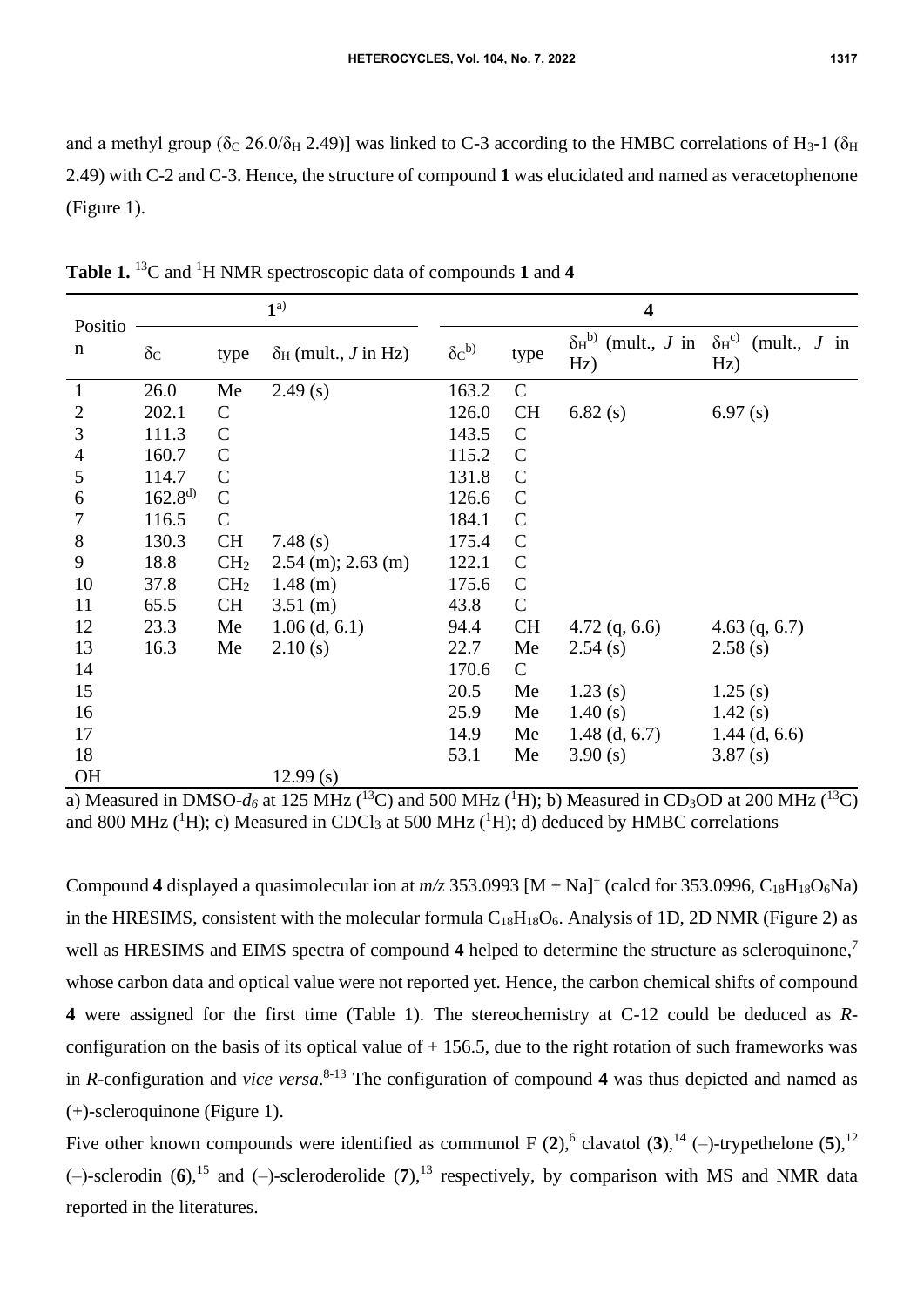

Figure 2. <sup>1</sup>H-<sup>1</sup>H COSY and key HMBC correlations for compounds 1 and 4

The biological activity tests *in vitro* were performed using two bacterial strains, *Bacillus subtilis* (Grampositive) and *Escherichia coli* (Gram-negative), and a fungus strain of *Saccharomyces cerevisiae* (Table 2). Compound **1** showed moderate inhibitory effect on *B. subtilis* (MIC: 64 μg/mL). Compound **2** displayed apparent inhibition against both *B. subtilis* and *S. cerevisiae* with the same MIC value of 16 μg/mL, as well as moderate inhibition against *E. coli* (MIC: 64 μg/mL). From the point of view of structure-activity relationship, the aldehyde group in **2** might be the key substituent for the antibacterial and antifungal bioactivity. Moreover, compound **4** was firstly reported its moderate inhibition against all three tested strains.

|                |                    | Test microorganisms |               |
|----------------|--------------------|---------------------|---------------|
| Compound       | <b>B.</b> subtilis | E. coli             | S. cerevisiae |
|                | 64                 | >256                | >256          |
| 2              | 16                 | 64                  | 16            |
| 3              | 32                 | 128                 | 128           |
| 4              | 64                 | 128                 | 32            |
| 5              | 128                | >256                | 64            |
| 6              | 64                 | >256                | 128           |
|                | 32                 | 128                 | 64            |
| Gentamicin     |                    | $\overline{2}$      |               |
| Amphotericin B |                    |                     |               |

**Table 2.** *In vitro* antimicrobial activities of compounds **1**-**7** (MIC: μg/mL)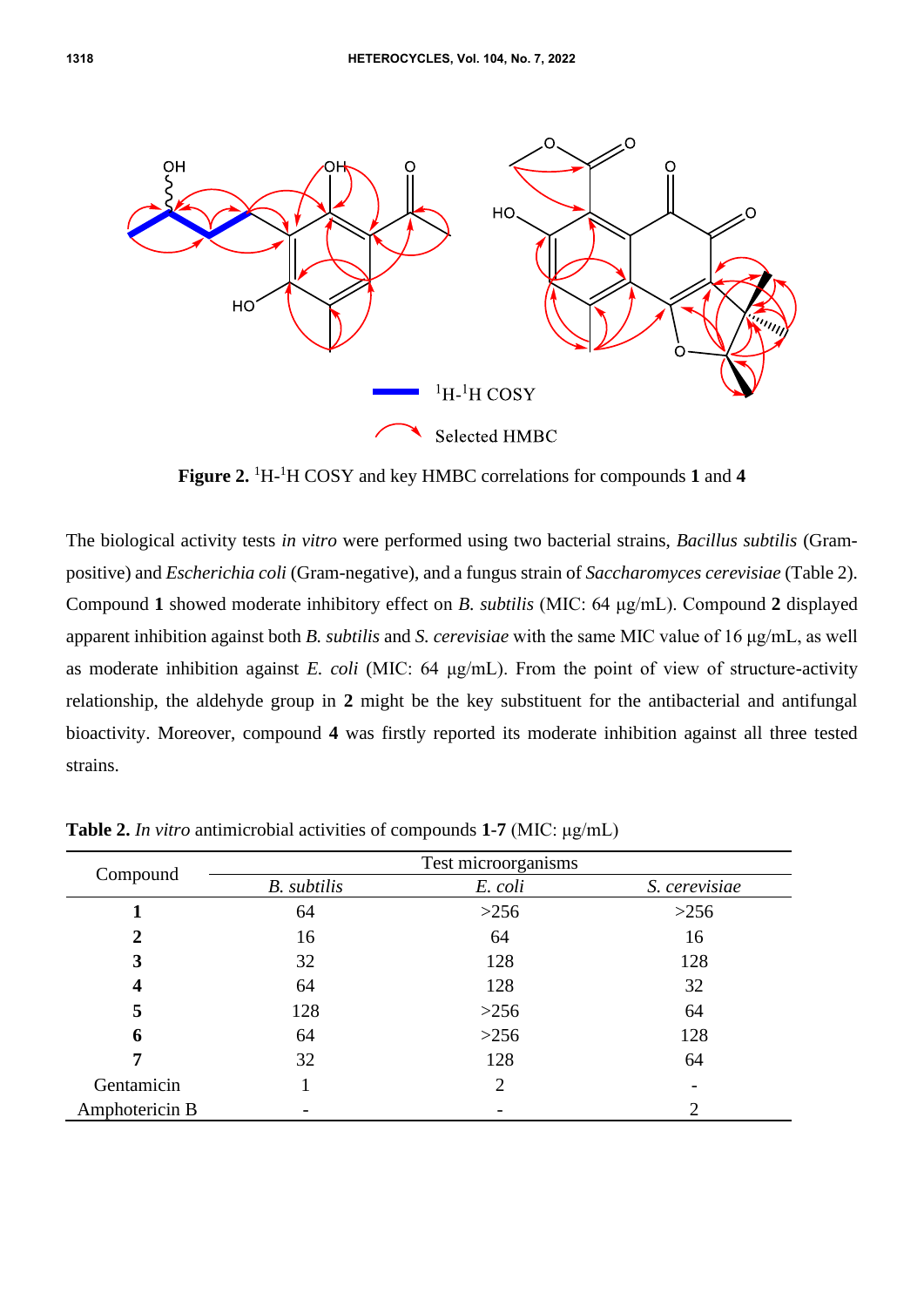### **EXPERIMENTAL**

#### **General Experimental Procedures**

Optical rotation was obtained using a Rudolph Research Autopol III automatic polarimeter. UV spectra were measured with a Shimadzu 2401A spectrophotometer. 1D and 2D NMR spectra were recorded on Bruker AVANCE AV500 and Bruker AVANCE 800 AV spectrometer with SiMe<sub>4</sub> as internal standard. Liquid chromatography-mass spectrometry (LC-MS) was conducted with an Agilent 6120 Quadrupole MSD mass spectrometer. EIMS was recorded on a QP2010 mass spectrometer. High resolution electrospray mass (HRESIMS) data were performed with an Agilent Technologies 6210 LC/TOF mass spectrometer. Preparative HPLC was performed on a Shimadzu LC-6AD equipped with PDA detector and a Develosil ODS-HG Column (10.0 × 250 mm, 5 μm). Column chromatography (CC) was carried out on silica gel H (100-200 and 200-300 mesh, Qingdao Marine Chemical Ltd.), Gel ODS-A (50 μm, YMC), and Sephadex LH-20 (25-100 μm, Pharmacia). *Bacillus subtilis* (CGMCC 1.9086), *Escherichia coli* (CGMCC 1.8745) and *Saccharomyces cerevisiae* (CGMCC 2.3888) were purchased from China General Microbiological Culture Collection Center.

## **Fungal material**

Strain JX1 was isolated from a soil sample collected from Jingxi conservation of Guangxi (Coordinates: N  $22^{\circ}$  53' 29.58" and E 106 $^{\circ}$  29' 39.81"). Strain isolation procedure was mainly followed the reported protocol.<sup>16</sup> A soil sample was kept at 75  $\rm{^{\circ}C}$  for 10 min to restrict nonsporulating bacteria. Serial dilutions  $(10^{-1}, 10^{-2}, 10^{-3})$  were prepared from adding 0.5 g of soil in 1.0 mL of sterile water. A 100 µL aliquot was spread on M2 agar (glucose, 4.0 g/L; malt extract, 10.0 g/L; yeast extract, 4.0 g/L; CaCO<sub>3</sub>, 2.0 g/L; and agar, 15.0 g/L) plates with nalidixic acid (75  $\mu$ g/mL). After incubation for 3-7 days at 28 °C, a number of colonies were observed on media plates, which were purified by subculturing on the M2 agar plates for several times. Strain JX1 was displayed 99.6% identity as *Penicillium verrucisporum* based on its morphological characteristics and ITS gene sequences (see Supporting Information, Figure S1. GenBank Accession No. MZ914656). A voucher strain has been deposited in our laboratory at  $-80^{\circ}$ C.

#### **Fermentation, Extraction and Isolation**

Strain JX1 was cultivated on M2 agar plates at 28  $^{\circ}$ C for 4 days. To prepare the seed culture, chunks of agar with the fully-grown strain were used to inoculate six 250 mL conical flasks, each containing 50 mL of medium Bran (corn flour, 40.0 g/L; glucose, 10.0 g/L; gluten powder, 5.0 g/L; K2HPO4·3H2O, 0.5 g/L; bran, 10.0 g/L; CaCO<sub>3</sub>, 2.0 g/L; and (NH<sub>4</sub>)<sub>2</sub>SO<sub>4</sub>, 1.0 g/L).<sup>17</sup> After 3 days of incubation (200 rpm, 28 °C), the seed cultures were transferred to inoculate 120 flasks (250 mL) containing 100 mL of medium Bran on a rotary shaker (200 rpm, 28 °C) for 7 days. The fermented whole broth (12 L) was centrifuged (8000 rpm, 15 min) at  $4 \degree C$  and filtered through gauze to obtain filtrate and mycelia. The filtrate was subjected to a XAD-16N resin column ( $6 \times 50$  cm) and washed with water (5 L) and MeOH (5 L) successively. The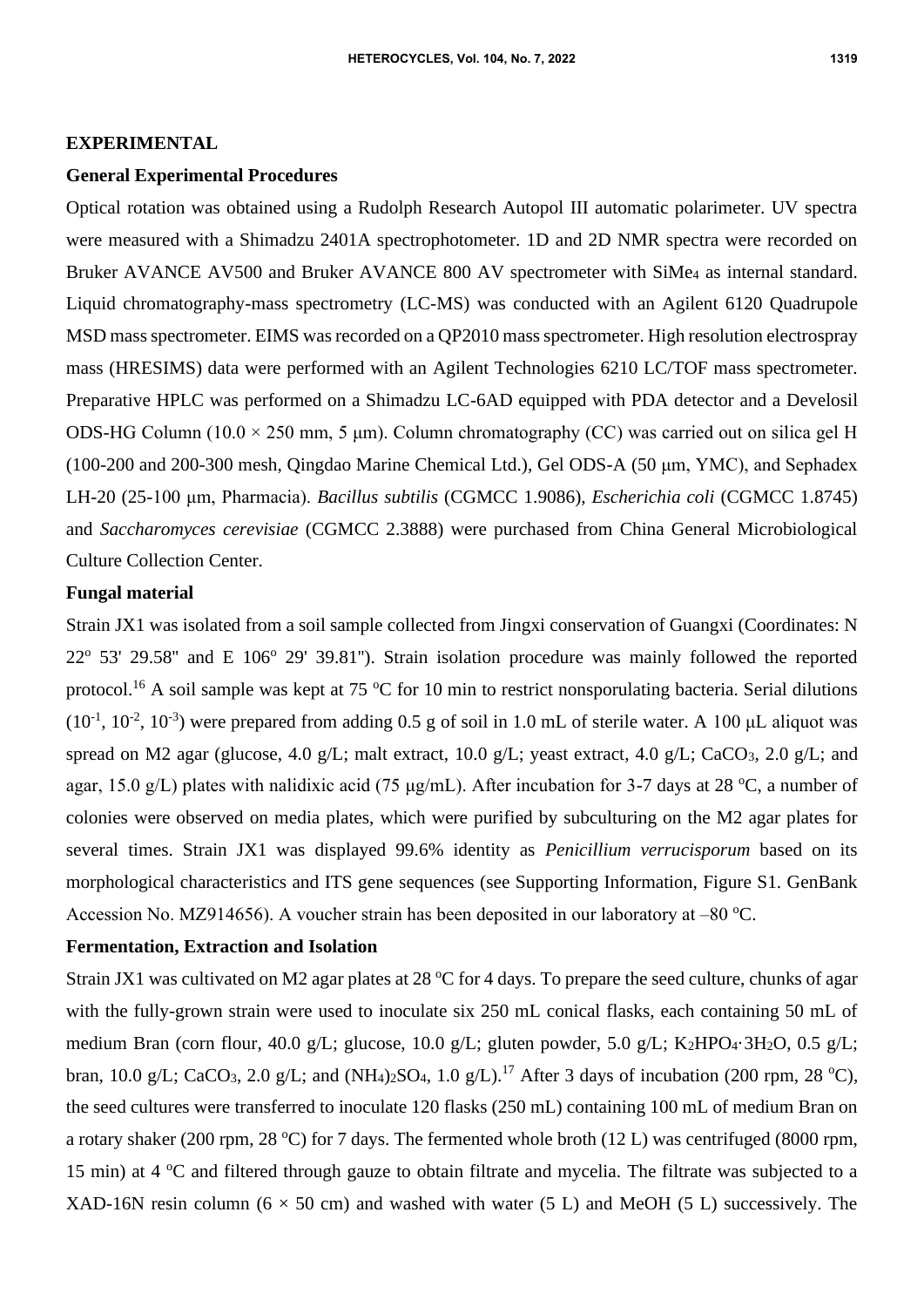MeOH fraction was evaporated under reduced pressure to give 8.8 g of crude extract. The mycelia were extracted with MeOH ( $3 \times 5$  L) using sonication for 30 min. The MeOH solution was then evaporated to yield 27.8 g of crude extract. Both crude extracts were combined according to similar characters of main metabolites on the basis of HPLC and TLC analyses.

The combined crude extract (36.6 g) was subjected to a silica gel column ( $5 \times 70$  cm, 100–200 mesh) with a gradient elution of petroleum ether-EtOAc (9:1, 8:2, 7:3, 6:4 and 5:5; each 3 L) to afford five fractions (A-E) based on TLC analyses. Fraction A (19.7 g) was rechromatographed on a silica gel column ( $4 \times 60$ ) cm, 200-300 mesh) eluted with petroleum ether-EtOAc (95:5; 8 L) to give six subfractions (A1-A6). By recrystallization in EtOAc, subfractions A1, A2, and A4 yielded compounds **6** (832 mg), **2** (6.3 mg), and **3** (15.7 mg), respectively. Fraction B (2.2 g) was separated on a Sephadex LH-20 column ( $2 \times 120$  cm) eluted with  $CH_2Cl_2-MeOH$  (1:1) to give Fr. B1-B5. Subfraction B2 (267 mg) was further divided into six parts (Fr. B2-1-B2-6) using an ODS column  $(2.5 \times 30 \text{ cm})$  elution with 90% aqueous MeOH. Fr. B2-2 (88 mg) was purified by semipreparative HPLC using 40% aqueous MeCN as eluant to yield compound **1** (3.7 mg). Similarly, fraction D (2.6 g) was first purified by a Sephadex LH-20 [CH<sub>2</sub>Cl<sub>2</sub>-MeOH (1:1)], and then loaded onto an ODS column (80% aqueous MeOH), and subsequently prepared using semipreparative HPLC (35% aqueous MeCN) to yield compounds **4** (1.3 mg), **5** (2.1 mg), and **7** (12.1 mg).

Compound 1: pale powder;  $[\alpha]_D^{25} + 6.1$  (*c* 0.2, MeOH); UV (MeOH)  $\lambda_{\text{max}}$  (log *ε*): 218 (4.33), 283 (4.17), 330 (3.79) nm; <sup>1</sup>H NMR (DMSO-*d*6, 500 MHz) and <sup>13</sup>C NMR (DMSO-*d*6, 125 MHz), see Table 1; (+)**-** ESIMS  $m/z$ : 239.2 [M + H]<sup>+</sup>, 261.2 [M + Na]<sup>+</sup>; (-)**-**ESIMS  $m/z$ : 237.2 [M - H]<sup>-</sup>; (-)**-**HRESIMS  $m/z$ : 237.1131  $[M - H]^-$  (calcd for 237.1121,  $C_{13}H_{17}O_4$ ).

# **Antimicrobial activity assays**

Two bacterial strains, *Bacillus subtilis* (Gram-positive) and *Escherichia coli* (Gram-negative), and a fungus strain of *Saccharomyces cerevisiae* were carried out as model strains for biological activity according to the method<sup>18</sup> with minor adjustment. Bacterial strains and fungus strain were grown in liquid or on agar plates using LB medium (yeast extract, 5 g/L; peptone, 10 g/L; and NaCl 10 g/L) and YPDA medium (yeast extract, 10.0 g/L; peptone, 20.0 g/L; glucose, 20.0 g/L; and adenine sulfate, 0.03 g/L), respectively. Individual stains were grown in 5 mL of medium for 16 h at 37  $\degree$ C with shaking (200 rpm). And then, the liquid cultures were diluted using homologous sterile liquid medium until  $OD_{600}$  0.02 by calculation. Aliquots (200 μL) of each diluted culture were subsequently transferred into the individual well of a 96 well plate supplied with 2 μL of the samples dissolved in DMSO (final concentration range from 256 μg/mL to 2 μg/mL). After incubated at 37 °C for 16 h with shaking (200 rpm), the OD<sub>600</sub> of each well was recorded whose value was normalized to the negative control (1% DMSO). Finally, a 5 μL aliquot of resazurin solution was added to each well and the plates were then incubated at 37  $\degree$ C for another 3 h with shaking (200 rpm) to allow resazurin to convert to resorufin by viable cells. The minimal concentration of the test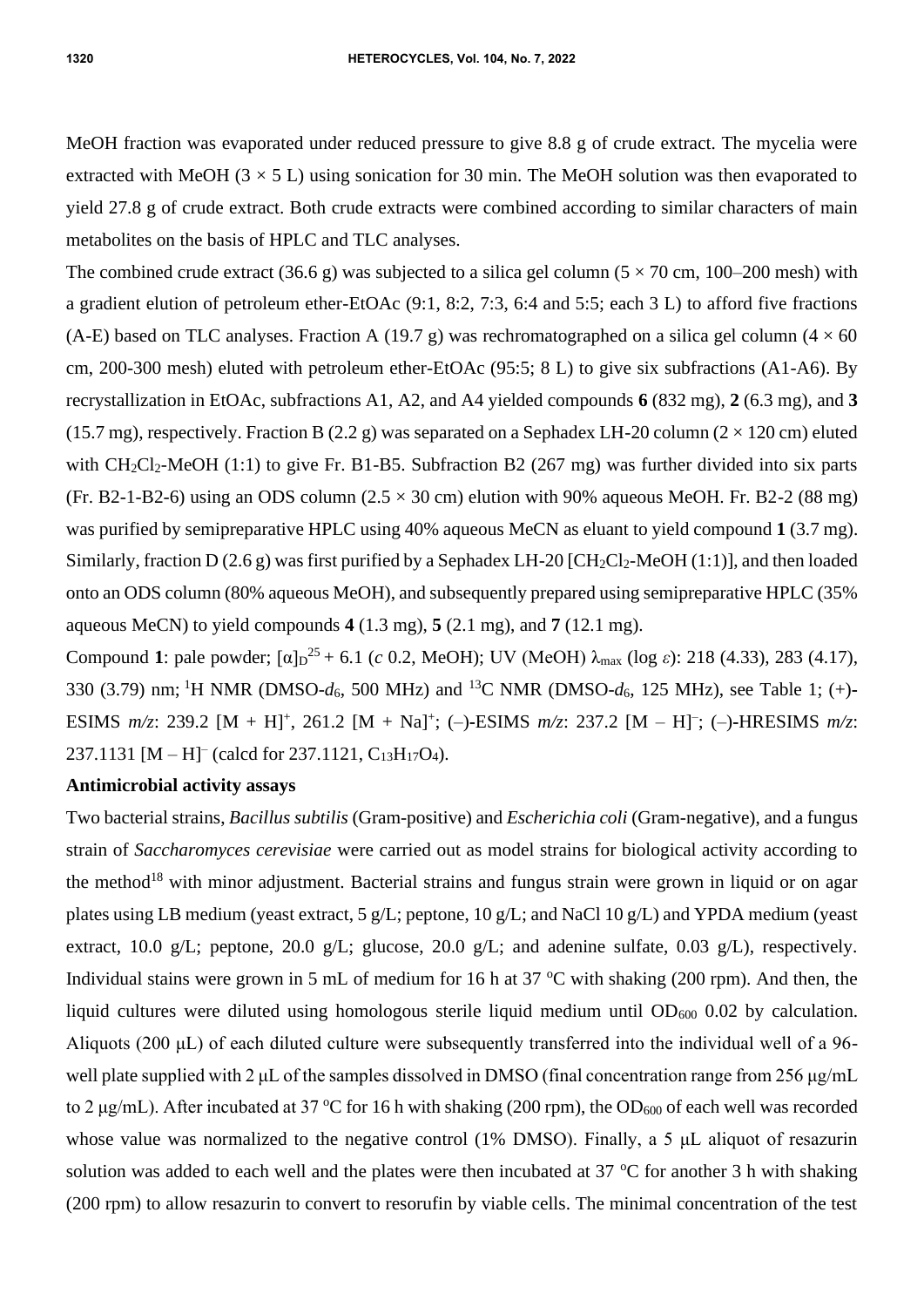compound that inhibited visible microbial growth was defined as the MIC value. Commercial gentamicin and amphotericin B were set as the positive controls for bacteria and fungus, respectively.

## **ACKNOWLEDGEMENTS**

This research was supported by Zhejiang Provincial Natural Science Foundation of China (LY20C140006), the National Natural Science Foundation of China (31972320), and Jiangsu Provincial Innovation and Entrepreneurship Talent Plan (202010528).

#### **REFERENCES**

- 1. S. Stone, D. J. Newman, S. L. Colletti, and D. S. Tan, *Nat. Prod. Rep.*, 2022, **39**, 20.
- 2. M. S. Butler, A. A. Robertson, and M. A. Cooper, *Nat. Prod. Rep.*, 2014, **31**, 1612.
- 3. N. P. Keller, *Nat. Rev. Microbiol.*, 2019, **17**, 167.
- 4. T. Hautbergue, E. L. Jamin, L. Debrauwer, O. Puel, and I. P. Oswald, *Nat. Prod. Rep.*, 2018, **35**, 147.
- 5. M. F. Elsebai, M. Saleem, M. V. Tejesvi, M. Kajula, S. Mattila, M. Mehiri, A. Turpeinen, and A. M. Pirttila, *Nat. Prod. Rep.*, 2014, **31**, 628.
- 6. J. F. Wang, P. P. Liu, Y. Wang, H. Wang, J. Li, Y. B. Zhuang, and W. M. Zhu, *Chin. J. Chem.*, 2012, **30**, 1236.
- 7. W. A. Ayer, M. Kamada, and Y. T. Ma, *Can. J. Chem.*, 1989, **67**, 2089.
- 8. Q. Li, R. Y. Zhu, W. W. Yi, W. Y. Chai, Z. Z. Zhang, and X. Y. Lian, *Phytochemistry*, 2018, **152**, 53.
- 9. R. G. Cooke, E. L. Ghisalberti, B. L. Johnson, C. L. Raston, B. W. Skelton, and A. H. White, *Aust. J. Chem.*, 2006, **59**, 925.
- 10. A. P. G. Macabeo, L. A. E. Pilapil, K. Y. M. Garcia, M. T. J. Quimque, C. Phukhamsakda, A. J. C. Cruz, K. D. Hyde, and M. Stadler, *Molecules*, 2020, **25**, 965.
- 11. C. Intaraudom, S. Nitthithanasilp, P. Rachtawee, T. Boonruangprapa, S. Prabpai, P. Kongsaeree, and P. Pittayakhajonwut, *Phytochemistry*, 2015, **120**, 19.
- 12. M. F. Elsebai, L. Natesan, S. Kehraus, I. E. Mohamed, G. Schnakenburg, F. Sasse, S. Shaaban, M. Gutschow, and G. M. Konig, *J. Nat. Prod.*, 2011, **74**, 2282.
- 13. N. Tabata, H. Tomoda, and S. Omura, *J. Antibiot.*, 1998, **51**, 624.
- 14. L. Astudillo, G. Schmeda-Hirschmann, R. Soto, C. Sandoval, C. Afonso, M. J. Gonzalez, and A. Kijjoa, *World J. Microbiol. Biotechnol.*, 2000, **16**, 585.
- 15. W. A. Ayer, Y. Hoyano, M. S. Pedras, and I. V. Altena, *Can. J. Chem.*, 1986, **64**, 1585.
- 16. X. C. Wang, K. A. Shaaban, S. I. Elshahawi, L. V. Ponomareva, M. Sunkara, Y. N. Zhang, G. C. Copley, J. C. Hower, A. J. Morris, M. K. Kharel, and J. S. Thorson, *J. Nat. Prod.*, 2013, **76**, 1441.